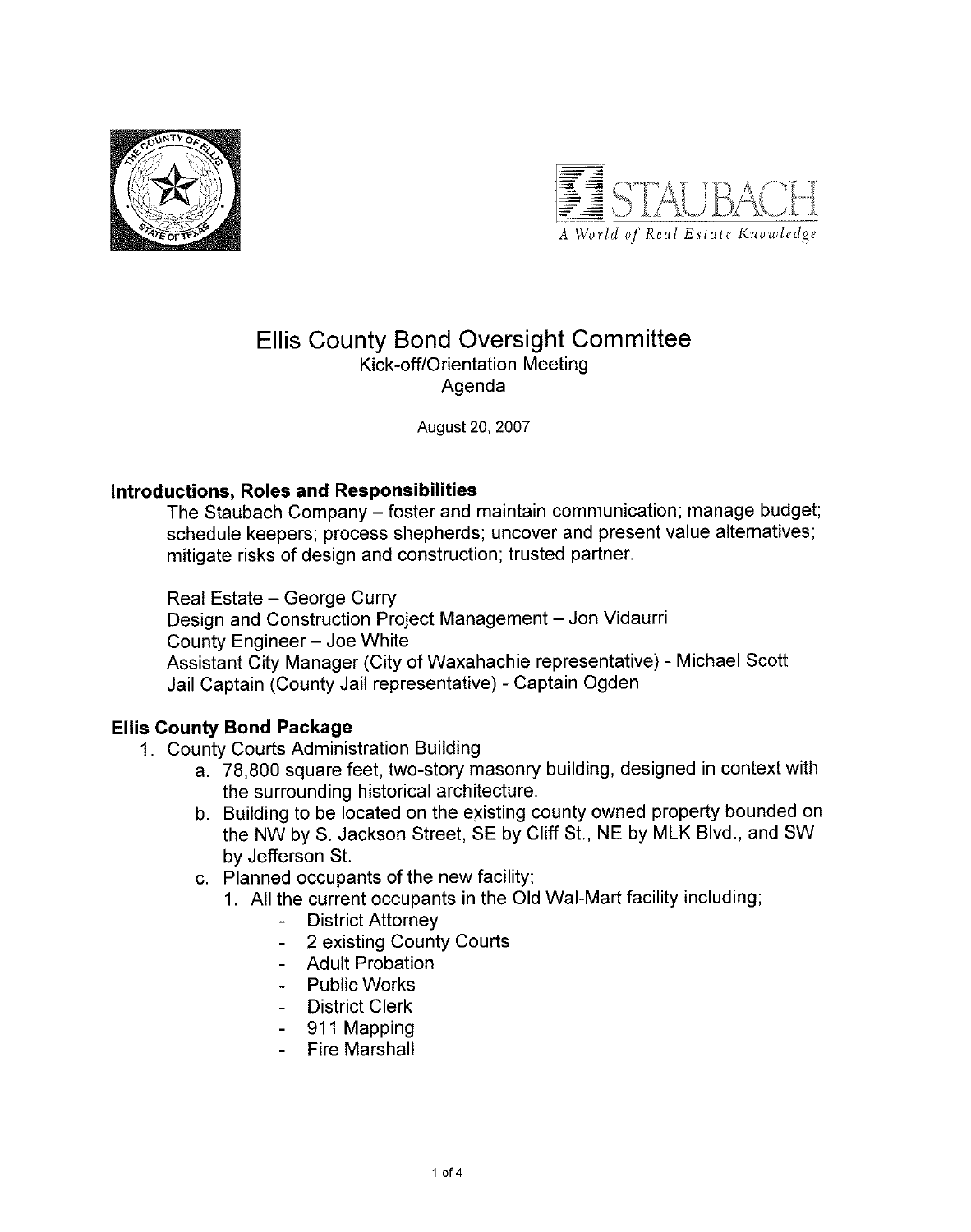- 2. the following offices currently located in the historical courthouse;
	- Auditor
	- Purchasing
	- Treasurer
	- Communications
	- Veterans Services
	- Indigent Health Care
	- MIS
	- Human resources  $\overline{a}$
- 3. the following offices currently located at 114 S. Rogers;
	- Tax Office
	- Homeland Security
	- County Engineer
- 4. the following offices currently located at 117 W. Franklin;
	- County Clerk
- 5. the following offices currently located at 111 W. Franklin;
	- Juvenile Probation  $\overline{\phantom{a}}$
- 6. the following offices currently located at 217 S. Rogers;
	- **Elections Office**  $\overline{a}$
- 7. Future Courts
	- Space for 6 court rooms  $\mathbf{u}$
- 2. County Jail Addition (separate building)
	- a. 92,000 square feet, 2-3 story, 273 bed minimum, county jail facility.
	- b. Facility was originally intended to be located next to the new
	- administration/courts building. The county is looking at the feasibility of locating the jail addition next to the existing jail on property currently owned by the county.
- 3. City of Waxahachie Parking Garage (not included in the bond package)
	- a. 138,000 square feet, 3-4 story, 424 car parking garage.
	- b. Garage is to be located next to the new County Courts/Administration building and along S. Jackson Street.
	- c. Entire cost of the parking garage is to be paid by the City of Waxahachie.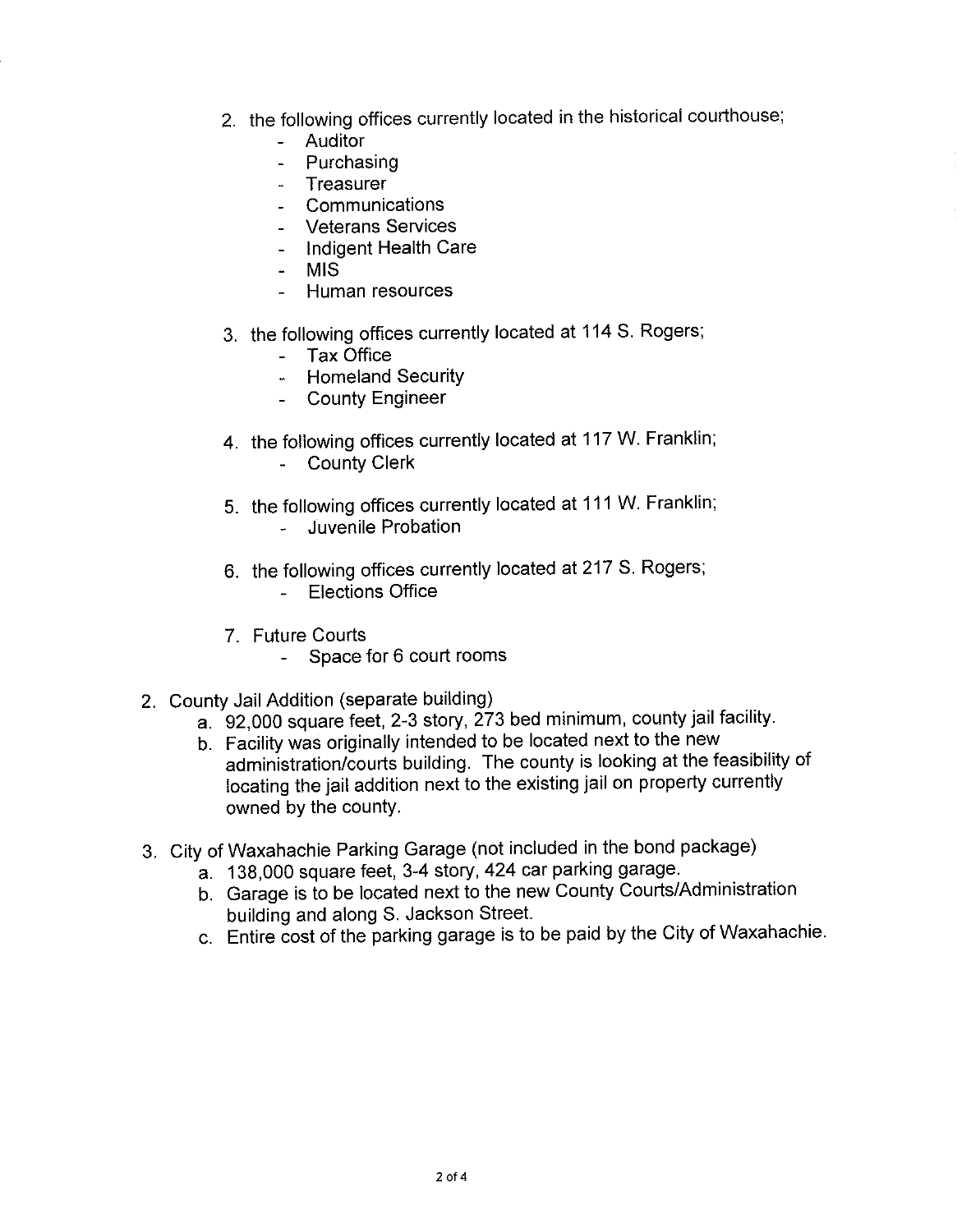## **Budget**

- 1. County Courts Administration Building
	- a. Total Bond Budget of \$26,145,409.00
- 2. County Jail Addition (separate building)
	- a. Total Bond Budget of \$27,726,096.00
- 3. Total Bond Budget \$53,871,505.00
	- a. The following scope is included in the above bond cost;
		- 1. Professional Services Fees for; Architect, MEP Engineer, Structural Engineer, Civil Engineer, Landscape Architect, Surveying, Technology Consultant, State TDLR review, bond management fee, building permits and fees. Geotechnical testing, Material Testing and Inspections, HVAC test and balancing.
		- 2. Technology Systems such as; Phone System and Network Equipment/Hardware/Software, Voice and Data Cabling, Security System and Access Control System.
		- 3. Furniture, Fixtures and Equipment
		- 4. Move Cost; for the relocation of the existing furniture and equipment from the multiple locations of county offices into one new consolidated facility.
		- 5. Real Estate Acquisition Cost
		- 6. Construction Hard Cost the cost a construction manager will charge for the construction of a new facility including sub-contractor hard cost, general conditions, profit and overhead.

## **Schedule**

See attached Schedule.

### **Accomplished to date**

- 1. Met with City of Waxahachie;
	- a. established roles, responsibilities and expectations
	- b. reviewed schedule, budget and task list
	- c. established project coordinator
	- d. established regular meeting schedule
	- e. drafted City-County Project Inter-local Agreement
- 2. Established Bond Oversight Committee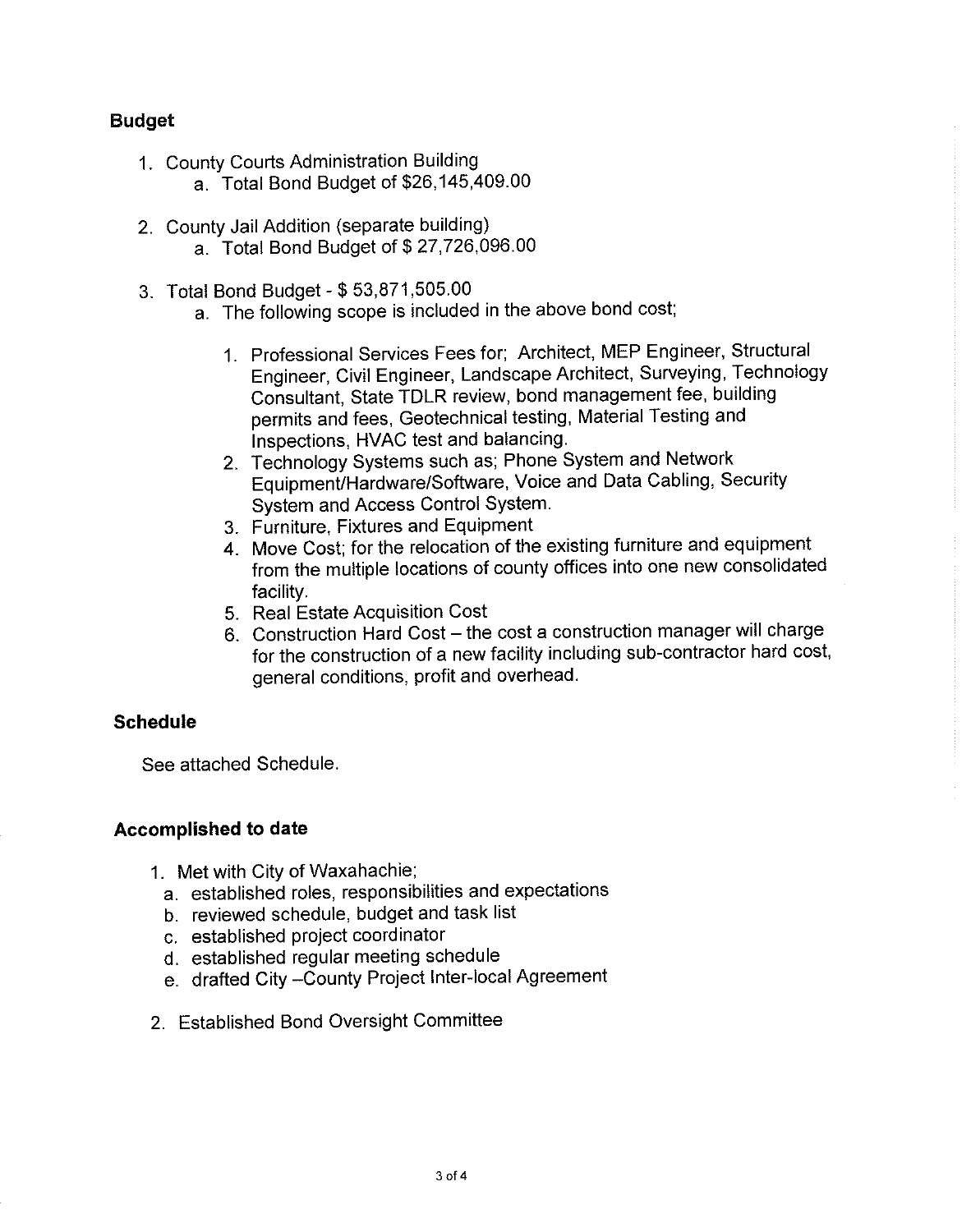- 3. Met with Sherriff and Staff:
	- a. established roles, responsibilities and expectations
	- b. reviewed schedule, budget and task list
	- c. established project coordinator
	- d. established regular meeting schedule
- 4. Kick off real estate acquisition process.
- 5. Met with county financial advisor and provided cash flow analysis.
- 6. Established Architect/Engineer selection committee (include rep from City of Waxahachie and Sherriff's office).
- 7. Selection committee selected, interviewed, and ranked the #1 A & E firm as a result of the A & E Request For Qualifications process and the state required process for selection of professional services.
- 8. Commissioner's Court approved the county to enter into contract negotiations with the #1 ranked A & E firm (HDR Architects) as required by the State of Texas.

### **Next Steps**

- 1. Preparing Construction Manager-at-Risk RFQ.
- 2. Preparing Technology Consultant RFQ.
- 3. Preparing Geotechnical Testing RFP.
- 4. Preparing Material Testing/Inspection Services RFP.
- 5. Begin Architectural Programming for the Administration/Courts building and Jail Addition.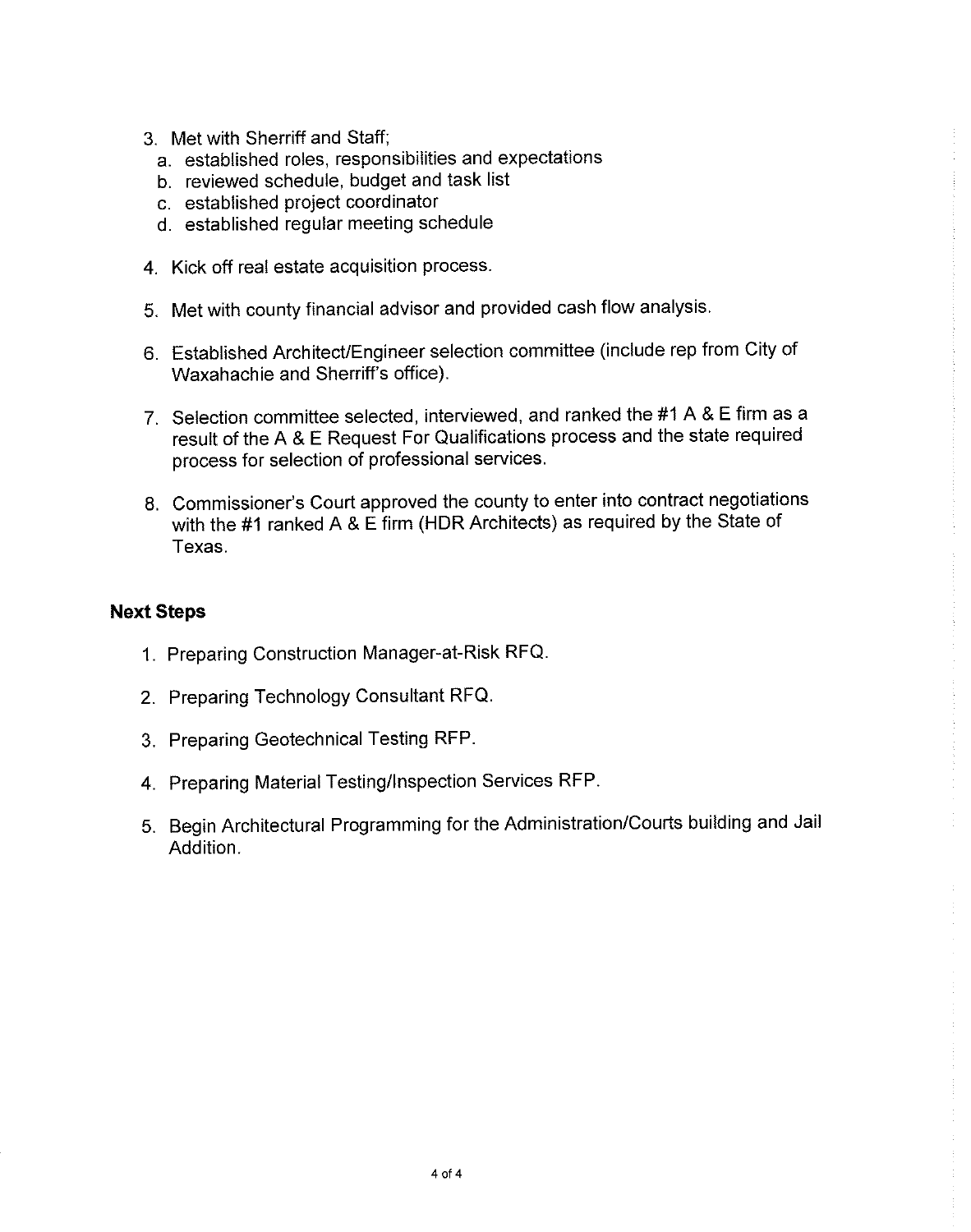#### FOR IMMEDIATE RELEASE August 20, 2007

| Prepared by: | Ellis County Communications<br>101 W. Main Street           |
|--------------|-------------------------------------------------------------|
|              | Waxahachie, TX 75165                                        |
| Contact:     | Diana Buckley, 972-825-5087<br>Diana.Buckley@co.ellis.tx.us |

Citizens Bond Oversight Committee meets

Executive Board selected

 The Ellis County Citizens Bond Oversight Committee held its first meeting on Monday, August 20, with all of the 15 appointed members present.

 After allowing time for introductions, with each committee member describing his or her experience and involvement in the community, the committee approved the following members of its executive committee:

| Co-Chair:         | Larry Burns, Waxahachie |
|-------------------|-------------------------|
| $1st$ Vice Chair: | John Tabor, Waxahachie  |
| $2nd$ Vice Chair: | Scott Jackson, Maypearl |
| Secretary:        | Cheree' Barrett, Ferris |

 Roy Orr of Oak Leaf was appointed chairman of the committee at its formation by a vote of the Commissioners' Court.

 As the second order of business, the committee voted to meet quarterly throughout the twoand-a-half-year building project, generally on the first Monday of the quarter, at 6:30 p.m. at the Courthouse. The next meeting will be held on Monday, October 1.

 After handling the above business, the committee listened to a report from Jon Vidaurri of the Staubach Company, detailing roles and responsibilities, components of the bond package, budget, schedules and timelines, and recommended construction delivery systems.

 Members of the committee asked a number of questions throughout the presentation, which were answered by Vidaurri or by County Engineer Joe White. While not taken verbatim, the following are some examples of the questions and answers heard during the meeting:

Q: What exactly is Staubach Company's role?

A: We are not the construction manager; we are the owner's representative. We have fiduciary responsibility to the owner. Many of our employees are architects and engineers, and we understand how construction works.

Q: Are all bids opened in a public meeting?

A: Yes. Some negotiations have to be handled confidentially in order to preserve the County's competitive advantage.

Q: This is the third or fourth time we have expanded the jail. How far will it take us this time?

A: To 2015 or 2017. Incarceration rates are approximately the same in the entire region, approximately three percent.

Q: Who did the estimates on how many cells we need, etc.?

A: Freese and Nichols, which is a well respected company, primarily known for its work on area dams.

Q: Have you worked under the "construction manager at-risk" process before?